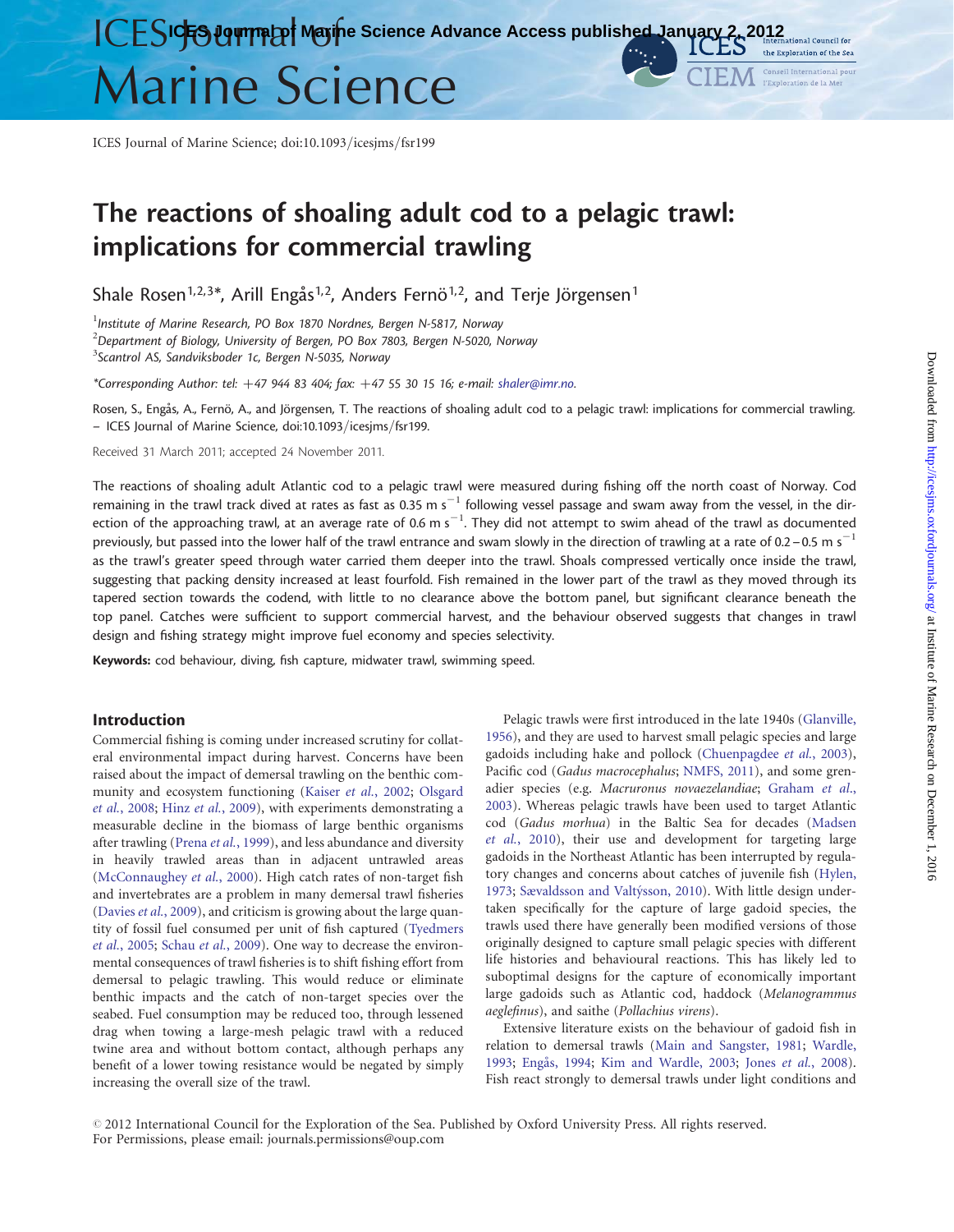typically perform a "fountain manoeuvre", whereby they are herded towards the centre of the trawl entrance by visual perception of the trawl doors, mud clouds, netting, ropes, and the floats at the front of the trawl. Even under dark conditions, cod, haddock, and saithe enter at the horizontal centre of a demersal trawl (Engås and Ona, 1990), suggesting that non-visual stimuli may also play an important role in positioning fish ahead of the approaching trawl (though see [Glass and Wardle, 1989\)](#page-8-0). Studies of the behaviour of gadoids in relation to pelagic trawls are far fewer and have tended to concentrate on diving and horizontal herding in response to the vessel and the trawl ([Ona and Godø,](#page-9-0) [1990\)](#page-9-0) or on behaviour in the aft portion of the trawl ([Pikitch](#page-9-0) et al.[, 2002](#page-9-0); [Rose, 2004](#page-9-0)).

Norwegian fisheries managers and researchers hope to shift a portion of the current commercial demersal trawling effort for large gadoid species such as cod, haddock, and saithe to pelagic trawling. The investigation described here utilizes the observations of cod shoals beneath the vessel, at the trawl entrance, and at two locations inside the trawl to infer behaviour during the catch process. Understanding such behaviour is essential in developing more efficient pelagic trawl designs and fishing strategies for harvesting large gadoid species as well as for better understanding the catching efficiency of the trawls used in resource surveys.

## Material and methods

Data were collected in the Barents Sea off the north coast of Norway (71 $\mathrm{N}$  22 $\mathrm{E}$ ) in April 2008 on board the 60-m 4590 bhp commercial trawler FV "Atlantic Star". Temperature at the fishing depth was  $5^{\circ}$ C (s.d. = 0.1). The trawl was placed with the headrope at the depth where most shoals were present, and its position in the water column was adjusted only marginally within each haul as the overall depth distribution of the shoals changed. The trawl was not moved up and down in the water column to target individual shoals.

The trawl used was a four-panel design, with a stretched opening circumference of 960 m and a stretched length of 262 m (excluding grid section, lengthening piece, and codend). The trawl entrance kept a consistent height of 45 m and a width of 65 m with a doorspread of 110 m at towing speeds of 1.7 – 2.0 m s<sup> $-1$ </sup> (3.3–3.9 knots, measured using GPS). Mesh size tapered from 32 m in the forward section and wings (16 m in the bottom panel) to 155 mm in the aft body. Consistent with fishing regulations, a  $1.20 \times 1.75$ -m stainless steel sort-V grid with 55 mm bar spacing was placed ahead of the codend. Codend and grid section were constructed of 135 mm mesh, and the grid exit and codend were covered by small-mesh nets of 52 and 50 mm, respectively, to retain escaping fish. More than 99% of the cod were captured in the codend, and  $\leq$ 1% in the covers over the grid and codend.

Small catches during an earlier cruise led us to believe that fish may have been escaping through the large meshes in the belly of the trawl, so a 400-mm liner was sewn to the bottom panel of the trawl to provide a visual and hydrodynamic barrier. The liner extended 114 m from the footrope to the start of the 400 mm mesh. The trawl was fished with  $10.5\text{-m}^2$ , 4400-kg trawl doors ("Supershark", Sp/f Rock, Vágur, Faroe Islands), with 12-m backstraps followed by 60-m bridles. A setback of 8 m of chain was attached between the lower bridle and the lower wing, and chain weights of 600 kg were used on each side of the trawl where the lower bridle joined the setback.

The geometry of the trawl under towing conditions was measured on a subsequent cruise using sonar observations made from a towed underwater vehicle. The vehicle was positioned above the trawl while towing in a protected fjord at the same speed as fishing had been conducted, and a scanning sonar image (Simrad MS1000, 300 kHz) was taken at the seam of each mesh panel (12 measurements in all). The vertical and horizontal openings were measured from the on-screen display, and the circumference was divided by the number of free meshes to calculate the average opening of each mesh. Overall, the trawl shortened 22% from its stretched length during towing. The geometry was consistent with measurements made on a 1:40 scale model of the trawl in a flume tank.

The twine area for each section was calculated following a method described by [Ferro \(1981\)](#page-8-0) and was used to calculate the solidity ratio, the proportion of the trawl area occupied by the netting twine. In the most forward section, solidity was  $\leq 1\%$ , and the gap between adjacent twines was up to 6 m. At the end of the extension, solidity was  $>27\%$ , with a maximum gap of  $<$  5 cm between adjacent twines. Calculations for the demersal trawl normally used by FV "Atlantic Star" (Selstad GR-520, Selstad AS, Måløy, Norway) predict the solidity of 8% in the forward section, assuming a similar 20% reduction from the stretched length during trawling.

Analyses of diving, passage rates, and changes in position relative to the trawl panels were made by matching shoals of fish visually as they sequentially passed acoustic sensors beneath the vessel, at the entrance of the trawl, and at locations 100 and 130 m inside the trawl (total horizontal distance between vessel and aft acoustic  $sensor \sim 600$  m; see the [Supplementary material](http://icesjms.oxfordjournals.org/lookup/suppl/doi:10.1093/icesjms/fsr199/-/DC1) for sensor specifications, and Figure [1](#page-2-0) for their positions). This required that there be gaps between consecutive shoals, a condition satisfied in just three of the hauls. Fish in the remaining hauls were distributed in more continuous bands that could not be separated into distinct individual shoals during the analysis. In all, 244 shoals were recorded as the vessel passed over them in the three hauls that could be analysed, 150 of which were matched with net-entrances recorded at the trawl entrance. Patterns in the amount of time between shoals and shoal size and density indicated on the echograms provided ongoing references to keep the sequence correct. Alternate matching strategies based upon comparisons of vertical position in the water and measures of shoal dimension were explored, but there was insufficient variation in these characteristics. As the trawl sonar and TrawlEye instruments were mounted pointing directly down from the top panel of the trawl, their  $20^\circ$ athwartship beam angles ensonified only the central 10 –16% of the trawl's cross section, and fish passing to the sides would not have been detected (see inset in Figure [1\)](#page-2-0). Echograms from the acoustic sensors were used to establish the time shoals passed each sensor, as well as to measure shoal dimensions and their positions in the water column and relative to the panels of the trawl.

Data from the vessel-mounted echosounder and trawl sonar were logged and replayed using the instruments' operating software, and on-screen measurement tools were used to measure shoal dimension, depth, and position relative to the panels of the trawl. No thresholds or noise-suppression algorithms were applied. Raw hydrophone data from the TrawlEye were saved as wav format acoustic files and later played back through a SCANMAR ScanBas receiver unit. During replay, a frame grabber (VGA2USB, Epiphan Systems, Ottawa) was used to save the echogram output in .avi video format that could be scrolled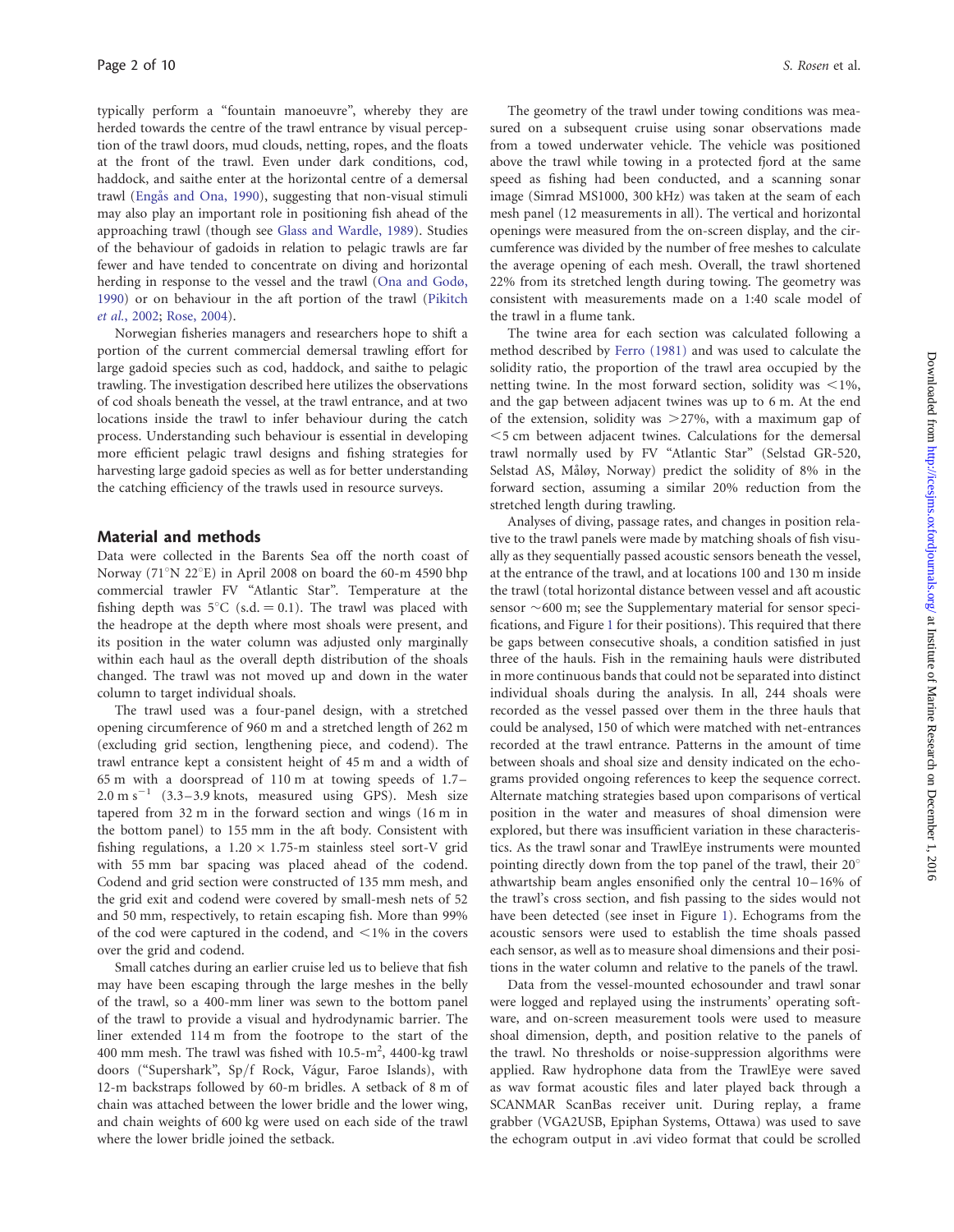<span id="page-2-0"></span>

Figure 1. Side view of the pelagic trawl, showing the locations of the acoustic sensors used to study cod behaviour. Trawl wings, grid, and codend are not shown. The echograms beneath each sensor illustrate the passage of the same single shoal. The inset panel illustrates coverage of the trawl sonar's downsounder beam and TrawlEye out to 3 dB down-angle (white) relative to the trawl's cross section (grey).

and paused during analysis. Shoal dimension and position relative to the trawl panels were measured relative to a distance scale output on the echogram. The footrope and bottom panel were visible as consistent bands in the echograms from the trawl sonar and TrawlEye and were easily distinguished from passing fish shoals.

Horizontal distance between the vessel and trawl ranged from 400 to 500 m and was logged continuously. The precise distance at the time of each shoal passage was calculated from the instantaneous towing warp length, depth to the trawl doors, and the length and calculated angle of bridles between the trawl doors and wing tips (inferred from door and wing distance sensors). Distances between sensors mounted on the trawl were calculated based on their positions on the trawl and the calculated foreshortening of the trawl during towing.

Targets were detected within the conical beam of the echosounders and trawl sonar, and the outer limit of the beam was assumed to be the manufacturer's specified 3-dB down angle. For example, with the trawl's opening height of 45 m, the  $10^{\circ}$  alongship beam angle of the trawl sonar's downsounder beams would have placed its leading edge 4 m ahead of the footrope while the scanning sonar's  $40^\circ$  alongship beam angle would have had a leading edge 16 m ahead of the footrope.

Shoal length was calculated as the length of time the shoal was visible in the echogram multiplied by the trawl's speed though the water. If the shoal was swimming in a coordinated direction, this would affect the calculated shoal length (swimming in the direction of tow would make the shoal appear longer, and vice versa). The trawl's speed through water was measured by a trawl speed sensor (SCANMAR HC4 –TSS). Initial attempts to mount the sensor were unsuccessful; the sensor was placed successfully on the final haul of the cruise (haul C) by fixing it around a round stainless steel pipe attached to the footrope of the trawl. Only data from that haul were used for analyses of shoal length and swimming speed relative to trawling speed.

The conical beam of the acoustic sensors can lead to an overestimate of shoal length because of the "attack angle" of the acoustic beam ([Misund, 1993](#page-9-0)). Shoal lengths measured at the trawl sonar and TrawlEye sensors were corrected as described in [Diner](#page-8-0) [\(2001\),](#page-8-0) but it was not possible to apply the correction for measurements made by the vessel's echosounder because of the large beam width relative to shoal length at the  $\sim$ 100 m range where shoals were present. Only the corrected lengths measured by the trawl sonar and TrawlEye sensors were used in the analyses. Shoal thickness was calculated as the difference in depth between the shallowest and the deepest portions of the shoal, as detected by the echosounder, corrected for pulse length as described by [Misund](#page-9-0) [\(1993\).](#page-9-0)

Rates of shoal passage were calculated by dividing the distance between the sensors by the difference in time between when the leading edge was detected at each sensor. The distance the shoals travelled was calculated as a vector, including both the horizontal distance between sensors and the vertical displacement attributable to diving.

The position of shoals relative to the cross section of the trawl opening was measured using the scanning beam of the trawl sonar. The sonar's range was set at 60 m and traced an arc of a plane perpendicular to the centreline of the trawl, sweeping from 72 to 288° (straight up  $= 0^{\circ}$ ). As the sonar did not sweep between 288 and  $72^\circ$ , a  $144^\circ$  sector above the trawl was not sampled, and the numbers of fish escaping above the trawl are therefore likely underestimated. The sonar was set to a full  $360^\circ$  sweep on several occasions when fish were entering, but no fish were observed escaping above the trawl.

An image of the screen's display was saved each time the beam traversed the trawl entrance (every 20 s), resulting in 1016 images. A cell grid  $(2 \times 2 \text{ m})$  was overlaid on the sonar images; each cell overlapping a portion of a shoal was assigned a value of 1, and cells without fish were assigned a value of zero. This procedure was repeated for each image, and the results were summed to create an aggregate distribution pattern.

Data on diving rate were analysed using version 2.9.1 of the R statistical package [\(R Development Core Team, 2010](#page-9-0)). Shoal depth, length, and thickness were investigated as potential explanatory variables for the diving rate. Data were examined for outliers using Cleveland dotplots and tested for collinearity using pairwise scatterplots. Normality was verified a posteriori by examining normal Q-Q plots and a histogram of residuals from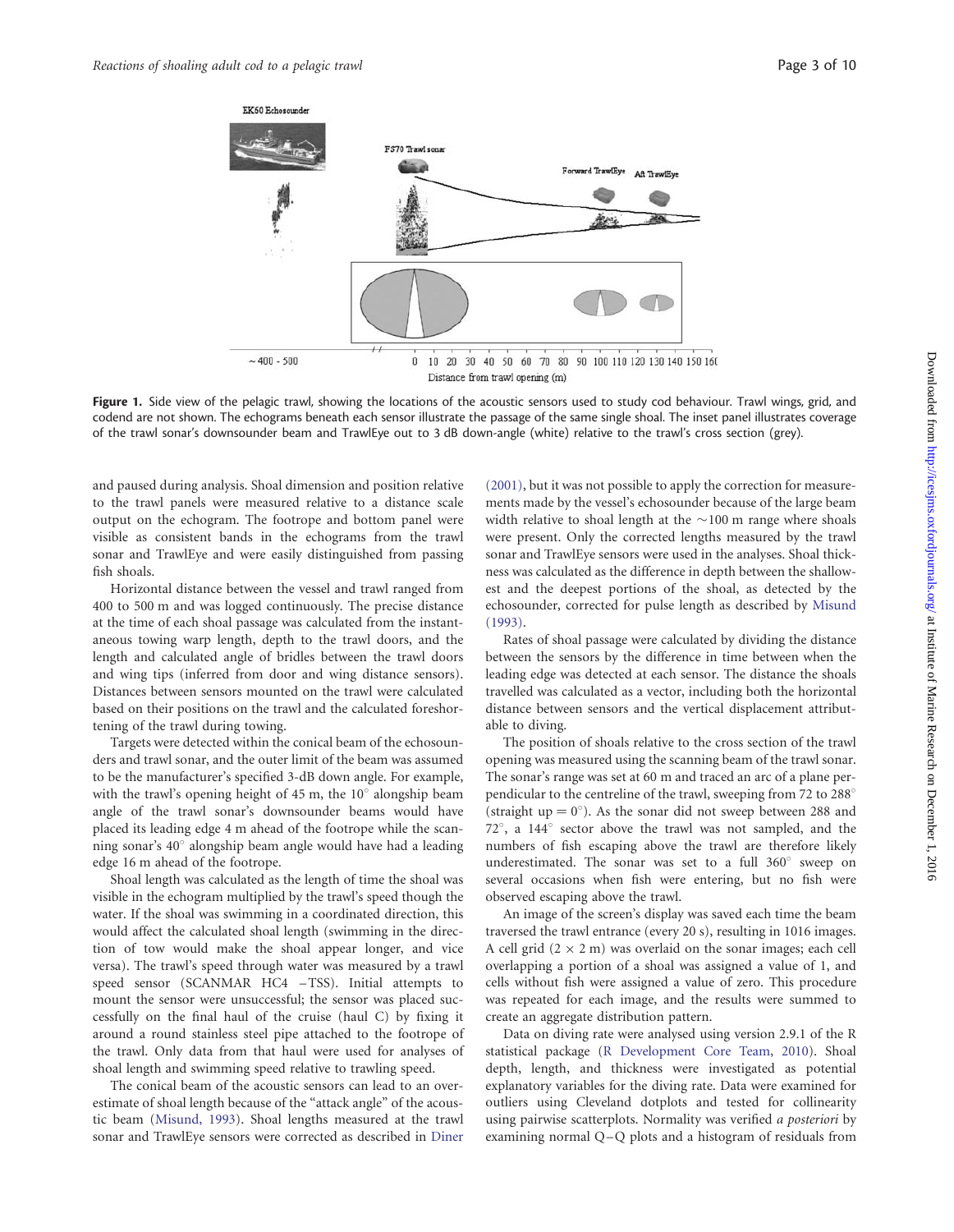the model. Homogeneity was verified by examining conditional boxplots of the diving rate for each of the three hauls.

Shoal depth, length, and thickness were  $log_{10}$ -transformed to reduce the effect of extreme values (no true outliers were detected). Shoal length and thickness were highly collinear (Pearson's correlation coefficient 0.73 on log-transformed data), so thickness alone was used as a representative measure of shoal size. Diving rate was modelled as a function of haul, depth, and shoal thickness using multiple linear regression. The initial model included first-order interactions of haul (a categorical variable), shoal depth, and size (continuous variables), plus the second-order interaction. By backward selection, terms were removed from the model if they did not reduce the Akaike information criterion by  $>2$  (Zuur et al.[, 2007\)](#page-9-0).

#### Results

Significant pelagic aggregations of post-spawning cod were located during daylight, but the fish descended to the seabed at night. Over seven days, 168 t of large post-spawning cod were harvested in nine pelagic trawl hauls. Saithe, haddock, and lumpsucker (Cyclopterus lumpus) were the next most common species, but combined represented  $\langle 2\%$  of the catch by weight. Only three of the hauls contained data suitable for behavioural analysis. The total catch of cod in the three hauls was 49 t, along with  $<$  500 kg of other species. Weighted mean length was 79 cm, with the s.d. of the individual hauls ranging from 11 to 12 ( $n = 230$ , 208, 432). Of the cod sampled, 81% had empty stomachs.

#### Diving between vessel passage and trawl entrance

The shoals were on average 149 m  $(s.d. = 35)$  above the seabed when the vessel passed over them. Fish dived following vessel passage (Figure 2a). In total, 91% of the 150 matched shoals exhibited a diving response of  $>5$  m (six shoals were shallower at the time of trawl passage than vessel passage, maximum ascent 16 m). The maximum recorded dive was 75 m, at an estimated rate of  $0.35 \text{ m s}^{-1}$ . Average diving rates cannot be calculated because of the statistically significant negative correlation with shoal depth ( $p < 0.005$ ).

Diving rate was negatively correlated with shoal depth and positively correlated with shoal size (Table [1](#page-4-0), Figure 2b). Shoal thickness did not vary systematically with haul, but the interaction between shoal depth and haul was significant. The final model is

diving rate<sub>ij</sub> = 
$$
\alpha_i + \beta \times \log_{10}(\text{should thickness}) +
$$
  
 $\gamma_i \times \log_{10}(\text{should depth}_{ij}) + \varepsilon_{ij},$ 

where  $i$  and  $j$  are the indices for haul and shoal, and  $\varepsilon$  is an error term.

#### Behaviour ahead of the trawl entrance

The data were examined in three ways to test whether cod attempted to avoid capture by swimming ahead of the trawl entrance. First, for nine shoals split by the footrope of the trawl, with the upper portion entering the trawl and the lower portion escaping beneath, the timing of entering each portion was examined. If fish located in front of the trawl attempted to swim ahead of the trawl to avoid capture, we would expect the portion of the shoal passing beneath the trawl to be detected first by the sonar mounted on the headrope. The data showed some evidence for this. In six shoals, the portion passing below the footrope was detected before the portion passing above it and into the trawl, but in three instances, the opposite was observed. The maximum absolute difference in time of first detection between upper and lower portions of the split shoals was 18 s (mean  $= 8$  s, s.d.  $= 5$  s).



Figure 2. Diving rate vs. depth for cod. (a) The diving of a single shoal between detection beneath the vessel and again at the trawl entrance. Negative diving rates indicate shoals that rose following vessel passage. (b) Linear models of diving rate as a function of shoal depth and shoal thickness. Thin lines represent modelled diving rate for the smallest shoal observed (0.7 m thick), thick lines showing the largest shoal (42.5 m thick).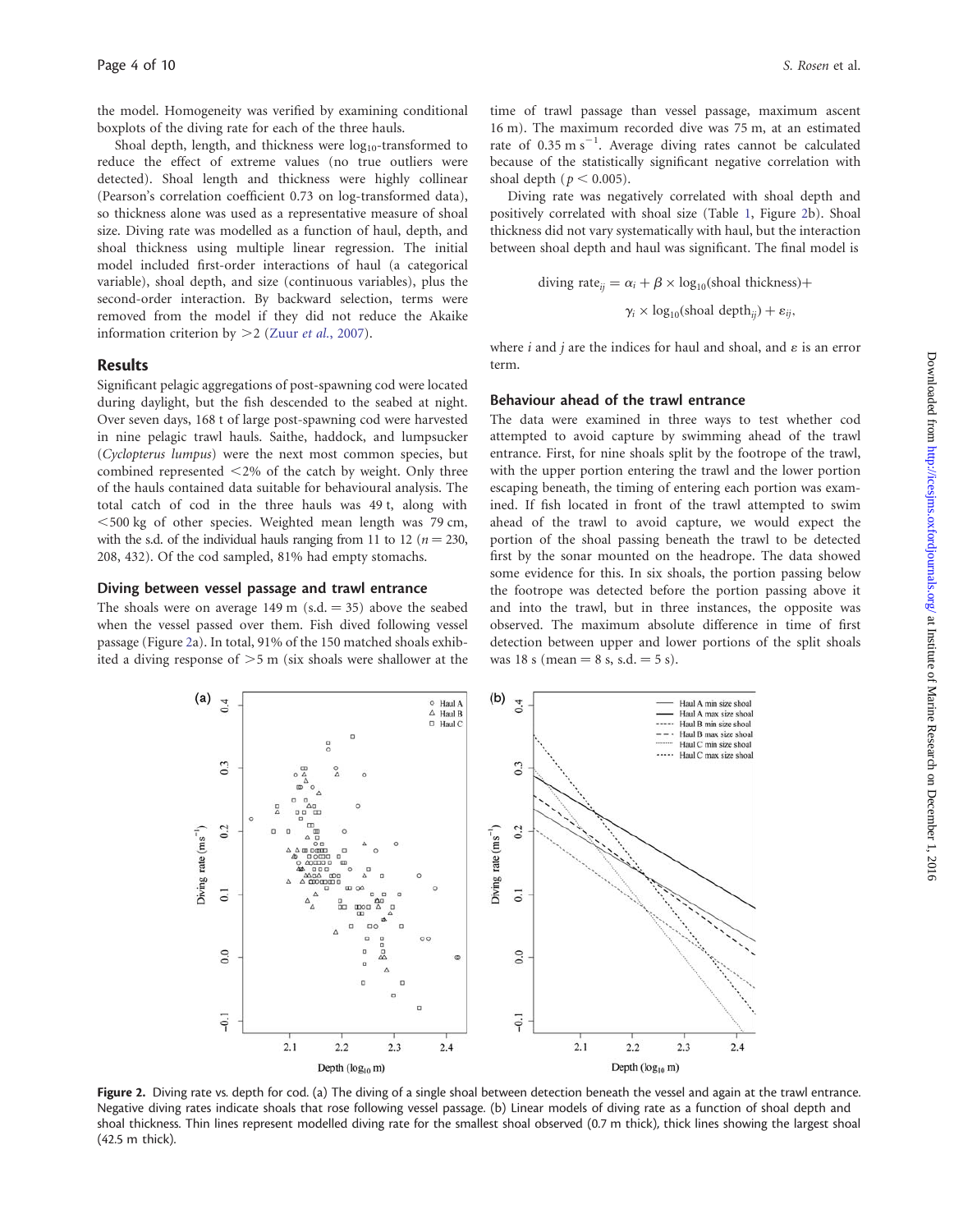<span id="page-4-0"></span>The second approach looked for differences in the rate of passage between the vessel and the trawl entrance between shoals that entered the trawl (107) and those that passed completely beneath it (34). The shoals passing beneath the trawl would be expected to cover the distance more quickly if fish located in the path of the trawl swam forward to avoid entering it. There was no statistically significant difference between the passage rates of the two groups (Student's t-test,  $p > 0.1$  for all hauls).

Finally, the trawl sonar records were analysed for long echotraces, which would indicate fish remaining ahead of or just inside the trawl entrance. No such traces were recorded by either the downwards echosounder or the scanning sonar beam.

Table 1. Coefficients for the linear model parameters for the diving rate as a function of shoal thickness and depth by haul.

|                                   |                 | <b>Standard</b> |           | Pr       |
|-----------------------------------|-----------------|-----------------|-----------|----------|
| Coefficient                       | <b>Estimate</b> | error           | t         | (> t )   |
| Intercept $(\alpha_{A})$          | 1.2286          | 0.2449          | 5.0160    | 0.0000   |
| Haul B adjustment to<br>intercept | 0.1781          | 0.4236          | 0.4200    | 0.6748   |
| Haul C adjustment<br>to intercept | 1.1626          | 0.3363          | 3.4570    | 0.0007   |
| Shoal depth $(\gamma_A)$          | $-0.4918$       | 0.1100          | $-4.4710$ | < 0.0001 |
| Shoal thickness $(\beta)$         | 0.0292          | 0.0118          | 2.4830    | 0.0142   |
| Haul B adjustment to<br>depth     | $-0.1038$       | 0.1935          | $-0.5360$ | 0.5926   |
| Haul C adjustment<br>to depth     | $-0.5463$       | 0.1525          | $-3.5820$ | 0.0005   |

# Distribution of cod in the trawl entrance

The fish distribution in the trawl entrance was similar in all three hauls, fish passing in the centre in the lower part of the trawl (Figure 3). On average, 68% of the fish passages recorded by the scanning beam of the trawl sonar resulted in fish entering the trawl. Just 8% of the passages represented fish escaping over the headrope of the trawl or to the sides, and 23% of fish passed beneath the footrope of the trawl (Table [2\)](#page-5-0). No single shoal exceeded the height of the trawl opening.

#### Swimming velocity and direction

In all, 86 shoals were successfully matched between their passage beneath the vessel and at the mouth of the trawl (data only from haul C, with trawl speed through the water measured). Of these, 68 entered the trawl and 16 passed beneath the footrope (two shoals were split by the footrope, with part entering the trawl and part escaping below). Of the shoals entering the trawl, 33 were matched again with detections 100 and 130 m inside the trawl. Shoal velocity over the distance between the vessel and the trawl entrance was greater than the measured speed of the trawl through water, suggesting that the shoals swam away from the vessel, against the direction of tow (Table [3](#page-5-0)). Average velocities once the shoals entered the trawl were lower than the trawl's speed through water, indicating that the fish changed orientation and swam in the direction of tow once inside the trawl.

# Vertical distribution inside the trawl

Average shoal length did not change as fish passed inside the first 130 m of the trawl, but shoals compressed vertically as the trawl tapered from the opening at the mouth 45 m high to 11.5 m some 100 m into the trawl and to 6 m some 130 m into the



**Figure 3.** Distribution of cod at the trawl entrance (percentage of passages per  $2 \times 2$  m cell). The outline of the trawl entrance is indicated by a thick elliptical outline, and the area ensonified by the trawl sonar is outlined by the dashed line sector. Numbers indicate distance from the centre of the trawl entrance (m).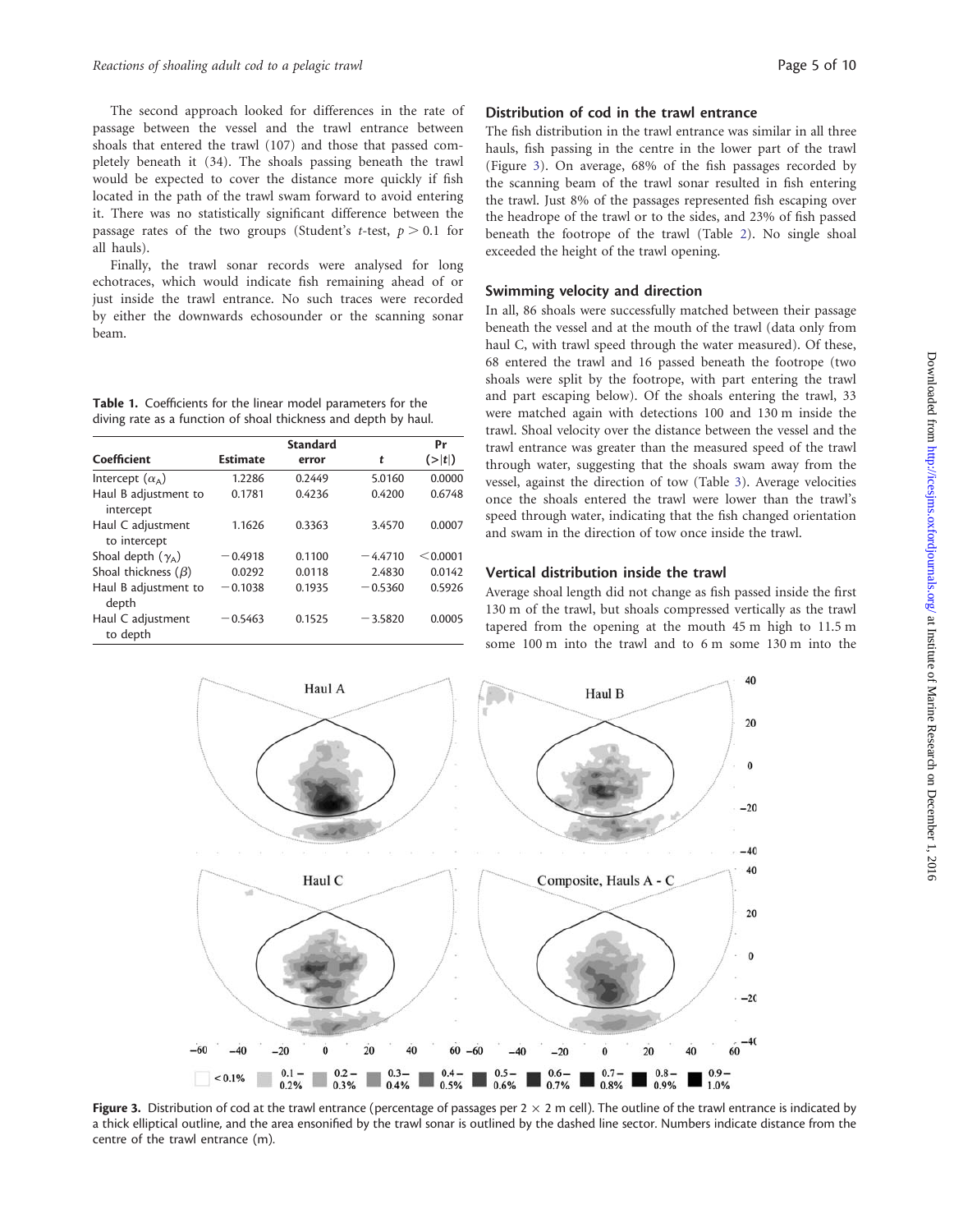<span id="page-5-0"></span>Table 2. Summary of the hauls, passage velocity between vessel, and trawl opening and fish passages, as recorded by trawl sonar.

| Parameter                                                                                | Haul A        | Haul B             | Haul C         | Combined <sup>t</sup> |
|------------------------------------------------------------------------------------------|---------------|--------------------|----------------|-----------------------|
| Time of day (haul start)                                                                 | 11:30         | 09:35              | 12:58          |                       |
| Duration (h:min)                                                                         | 2:00          | 2:40               | 1:52           | 6:32                  |
| Catch $(t)$                                                                              | 5.0           | 22.1               | 21.5           | 48.6                  |
| Average bottom depth (m, $\pm$ s.d.)                                                     | $312 + 13$    | $320 + 12$         | $305 + 16$     | $313 + 16$            |
| Average shoal depth (m, $\pm$ s.d.)                                                      | $168 + 41$    | $151 + 25$         | $157 + 23$     | $158 + 29$            |
| Average headrope depth (m, $\pm$ s.d.)                                                   | $164 + 13$    | $149 + 14$         | $153 + 7$      | $155 \pm 11$          |
| Number of shoals entering the trawl                                                      | 17            | 22                 | 68             | 107                   |
| Number of shoals passing beneath the trawl                                               | 14            | 4                  | 6              | 34                    |
| Number of shoals split by the trawl                                                      |               | 6                  | $\overline{2}$ | 9                     |
| Passage velocity of shoals entering the trawl (m s <sup>-1</sup> , $\pm$ s.d.)           | $1.9 + 0.4$   | $2.1 \pm 0.4$      | $2.3 \pm 0.3$  | $2.2 \pm 0.3$         |
| Passage velocity of shoals passing beneath the trawl (m s <sup>-1</sup> , $\pm$ s.d.)    | $2.1 \pm 0.3$ | $2.1 \pm \leq 0.1$ | $2.2 + 0.2$    | $2.2 \pm 0.3$         |
| Total number of passages recorded by the trawl sonar                                     | 5 0 0 9       | 2 3 4 7            | 4 2 5 0        | 11 606                |
| Percentage entering the upper half of the trawl (%)                                      | 11            | 8                  | 14             | 11                    |
| Percentage entering the lower half of the trawl (%)                                      | 61            | 51                 | 56             | 57                    |
| Percentage passing above the trawl $(\%)^a$                                              | 4             | 11                 | 6              | 6                     |
| Percentage passing below the trawl (%)                                                   | 23            | 26                 | 23             | 23                    |
| Percentage passing to the side of the trawl (%)                                          |               | 4                  | 2              | $\overline{2}$        |
| Location of maximum passage (m below vertical centre, to the right of horizontal centre) | 18, 4         | $10, -2$           | $6, -8$        | 18, 4                 |

Percentages do not always add up to 100% because of rounding.

The sonar did not scan a 144 $\degree$  sector above the trawl. Counts of fish passing above the trawl are therefore incomplete.<br>Byolves in the combined column are calculated from an applyis of aggregate data and are not an aver

<sup>b</sup>Values in the combined column are calculated from an analysis of aggregate data and are not an average of values for the three hauls.

Table 3. Passage velocities between vessel and trawl opening, first 100 m into the trawl, and 100–130 m into the trawl, during haul C.

| <b>Interval</b>                         | Trawl speed through<br>water (m $s^{-1}$ , + s.d.) | <b>Number</b><br>of shoals | Mean passage velocity<br>$(m s^{-1} + s.d.)$ | Mean swimming velocity<br>(m s <sup>-1</sup> , $\pm$ s.d., direction) |
|-----------------------------------------|----------------------------------------------------|----------------------------|----------------------------------------------|-----------------------------------------------------------------------|
| Vessel to trawl opening ( $\sim$ 500 m) | $1.6 + \le 0.1$                                    | 86                         | $2.3 + 0.3$                                  | $0.6 \pm 0.2$ against tow direction                                   |
| Trawl opening to 100 m into the trawl   | $1.6 + \le 0.1$                                    | 33                         | $1.4 + 0.3$                                  | $0.2 + 0.3$ with tow direction                                        |
| $100 - 130$ m into the trawl            | $1.6 + \leq 0.1$                                   | 33                         | $1.1 + 0.3$                                  | $0.5 + 0.3$ with tow direction                                        |

Differences in passage velocity between intervals were statistically significant (Student's t-test,  $p < 0.001$ ).



Figure 4. Trawl cross section and shoal position at the trawl entrance, 100 m into the trawl, and 130 m into the trawl. The vertical scale is exaggerated  $2 \times$  relative to the horizontal scale. Sloped lines show the upper and lower panels of the trawl, and the dashed line indicates the centreline of the trawl. Short solid lines represent the average upper and lower extents of shoals. Box and whisker plots indicate the range in shoal position (vertical centre of shoal), with the median position indicated by the thick line inside each box and the upper and lower limits of the boxes delimiting the 25th and 75th percentiles. The ends of the whiskers indicate minimum and maximum values.

trawl (Figure 4). No significant vertical compression or shortening was measured between the time when shoals passed beneath the vessel and when they were detected at the trawl entrance. Average clearance beneath the top panel was 22 m at the trawl

entrance, 8 m when shoals were 100 m inside the trawl, and 5 m when they were 130 m inside the trawl, whereas clearance above the bottom panel was just 12, 1.3, and 0.4 m, respectively, at the same locations (Table [4\)](#page-6-0).

### **Discussion**

Cod reacted to the passage of the vessel by diving and swimming in a direction opposite the direction of tow, towards the approaching trawl. They did not attempt to avoid entering the trawl by swimming ahead of the entrance and entered primarily in the lower part of the opening. Once inside the trawl, cod swam slowly in the direction of tow, but were overtaken by the trawl's greater speed and passed back towards the extension and codend. The shoals compressed vertically and remained in the lower portion of the trawl, with minimal separation above the bottom panel.

This study is based on acoustic instruments available during commercial fishing operations. A potential source of error could be the matching of shoals at the four locations. During the interval between the vessel passing and trawl entrance, some shoals could move horizontally out of the path of the trawl-mounted sensors, and other shoals not passing beneath the vessel could move into the path of the trawl. The sampling volume of the acoustic instruments could also permit some shoals to pass to the sides without being registered. Mismatching of shoals would affect the calculations of swimming and diving rates, but would not impact the analyses of shoal position relative to the trawl opening or the panels of the trawl.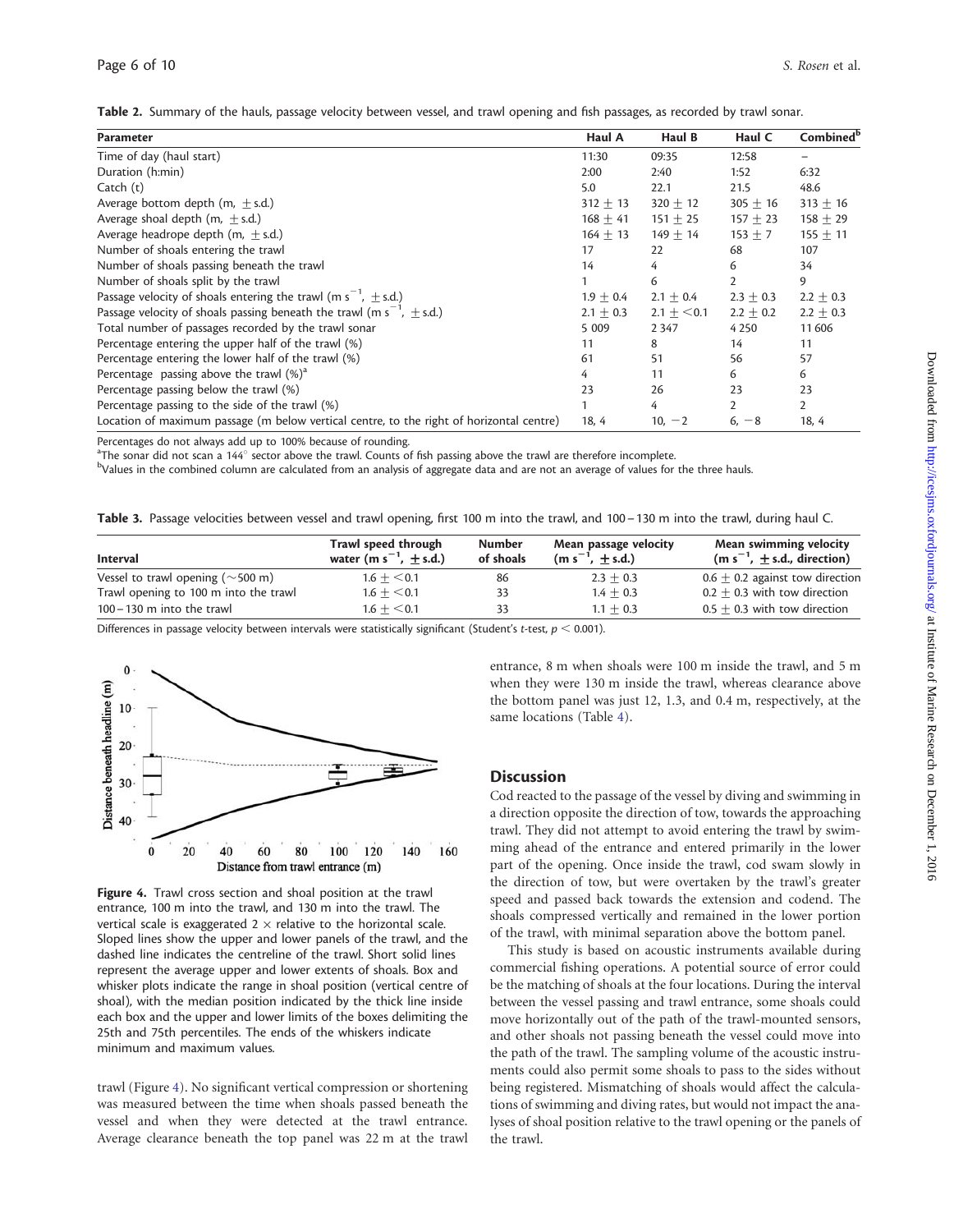<span id="page-6-0"></span>

|                                                                                                                                                                                                                                                                                                                                                            |     | Shoal length (m) |               | Shoal thickness (m) |      | Clearance above bottom panel (m)                                                                                                        |  | Clearance beneath top panel (m) |               |     |
|------------------------------------------------------------------------------------------------------------------------------------------------------------------------------------------------------------------------------------------------------------------------------------------------------------------------------------------------------------|-----|------------------|---------------|---------------------|------|-----------------------------------------------------------------------------------------------------------------------------------------|--|---------------------------------|---------------|-----|
| Parameter                                                                                                                                                                                                                                                                                                                                                  |     |                  |               |                     |      | Trawl entrance 100 m in 130 m in Under vessel Trawl entrance 100 m in 130 m in Trawl entrance 100 m in Trawl entrance 100 m in 130 m in |  |                                 |               |     |
| Jumber of observations <sup>4</sup>                                                                                                                                                                                                                                                                                                                        |     |                  |               |                     |      |                                                                                                                                         |  |                                 |               |     |
| Maximum                                                                                                                                                                                                                                                                                                                                                    |     | 161              | 163           | ᡡ                   | 10.7 |                                                                                                                                         |  |                                 | $\frac{0}{4}$ | 7.9 |
| <b>Ainimum</b>                                                                                                                                                                                                                                                                                                                                             |     |                  |               |                     |      |                                                                                                                                         |  |                                 |               |     |
| Mean                                                                                                                                                                                                                                                                                                                                                       | 33° | $29^{\circ}$     | $\frac{1}{2}$ | $10^{\circ}$        |      |                                                                                                                                         |  |                                 |               | 52  |
| č                                                                                                                                                                                                                                                                                                                                                          |     |                  |               |                     |      |                                                                                                                                         |  |                                 |               | œ.  |
| <sup>8</sup> Sx shoal lengths measured in the trawl entrance and two lengths inside the trawl were too short to correct for attack angle of the acoustic beam and were therefore not included in the analyses.<br>/ertical distances were measured with a resolution of 0.3 m 100 and 130 m into the trawl. Resolution for all other measurements was 1 m. |     |                  |               |                     |      |                                                                                                                                         |  |                                 |               |     |

Table 4. Shoal dimensions and distance from the trawl panels Shoal dimensions and distance from the trawl panels.  $^{\sf b}$ There was no statistically significant difference in shoal length by position (Welch's t-test, p  $>$  0.7) or in shoal thickness under the vessel compared with at the trawl entrance (Welch's t-test, p  $>$  0.7). Diff  $^{\rm b}$ There was no statistically significant difference in shoal length by position (Welch's t-test,  $p > 0.7)$  or in shoal thickness under the vessel compared with at the trawl entrance (Welch's t-test,  $p > 0.7$ ). Differ in all other measures by position were statistically significant (Welch's t-test,  $p < 0.001$ ). in all other measures by position were statistically significant (Welch's t-test,  $p < 0.001$ ).

Previous investigation of fish behaviour during trawling has used acoustic sensors mounted on a launch or autonomous buoy with the vessel passing at close range ([Ona and Godø,](#page-9-0) [1990](#page-9-0); Gerlotto and Fréon, 1992; [Suuronen](#page-9-0) et al., 1997; [Handegard and Tjøstheim, 2005](#page-9-0)), or internally implanted tags and receiver buoys to track the movements of individual fish (Engås et al.[, 1991\)](#page-8-0). These techniques require the cruise track to be set ahead of time, which was impractical for our investigation on board a commercial fishing vessel targeting aggregations that were highly variable in space and time. Underwater cameras were not used because of the restricted range relative to the tens of metres distance inside the trawl, and the requirement for artificial light that may affect behaviour and catchability [\(Gordon](#page-8-0) et al., [2002](#page-8-0); [Marchesan](#page-9-0) et al., 2005). Strobed images would, however, have been useful to verify the orientation and swimming direction inferred from the acoustic results.

With a sample size of 150 shoals in three hauls and a relatively homogenous size composition of fish, care should be exercised in interpreting the results too broadly. As behavioural patterns represent an interplay between sensory capacity and reaction to stimuli, differences in "state" conditions such as hunger level, reproductive stage, and perceived risk from predators [\(Lima and Dill, 1990](#page-9-0) ; Fernö, 1993) can lead to variability in how fish respond to objects they encounter (Fernö et al.[, 2006\)](#page-8-0). The underlying state of the fish was likely similar across the hauls analysed, and cod in another state may react differently. Nevertheless, patterns in behaviour are consistent across hauls and provide new and interesting insights into behaviour, which is important when targeting cod with pelagic trawls either for commercial harvest or research sampling.

The maximum measured diving rate in the zone between the vessel and the trawl entrance was nearly  $0.35$  m s<sup>-1</sup> (0.44 body length  $s^{-1}$ ), in accord with maximum rates of 0.51 body length  $s^{-1}$  measured by [Ona \(1988\)](#page-9-0) for cod of mean length 55.4 cm reacting to a pelagic trawl. A study of diving rates in Barents Sea cod implanted with depth-recording tags measured maximum diving rates of  $0.25 \text{ m s}^{-1}$  for fish  $>50 \text{ cm}$  long [\(Heffernan](#page-9-0) et al., 2004), but it is not known whether those dives were in reaction to an approaching fishing vessel. [Handegard](#page-9-0) [and Tjøstheim \(2005\),](#page-9-0) however, report much lower diving rates  $(0.02 - 0.06 \text{ m s}^{-1})$  for individual gadoids (primarily cod) of unreported size reacting to a demersal trawl. The difference in diving rates observed in relation to demersal and pelagic trawls may be attributable to differences in where in the water column noise and inaudible pressure waves are generated. Fishing with a demersal trawl generates noise and pressure at the surface (the vessel) and at the seabed (the trawl), with the result that fish in the pelagic zone experience noise and pressure propagating from both above and below. During pelagic trawling, all fishing-related stimuli are generated in the upper pelagic zone, from the surface down to the depth of the trawl.

Shallow shoals are closer to the approaching vessel and therefore experience stronger auditory and possibly visual stimuli from the vessel. In addition, the downward-angled towing warps and trawl sonar cable would have reached shallower shoals sooner following vessel passage than deeper ones. Consistent with this, shallow shoals dived at greater velocity than deeper ones. The strength of the diving reaction of Sardinella schools in response to a passing vessel decreases with depth [\(Gerlotto and](#page-8-0) Fréon, 1992), but [Handegard](#page-9-0) et al. (2003) observed no significant relationship between depth and diving speed in scattered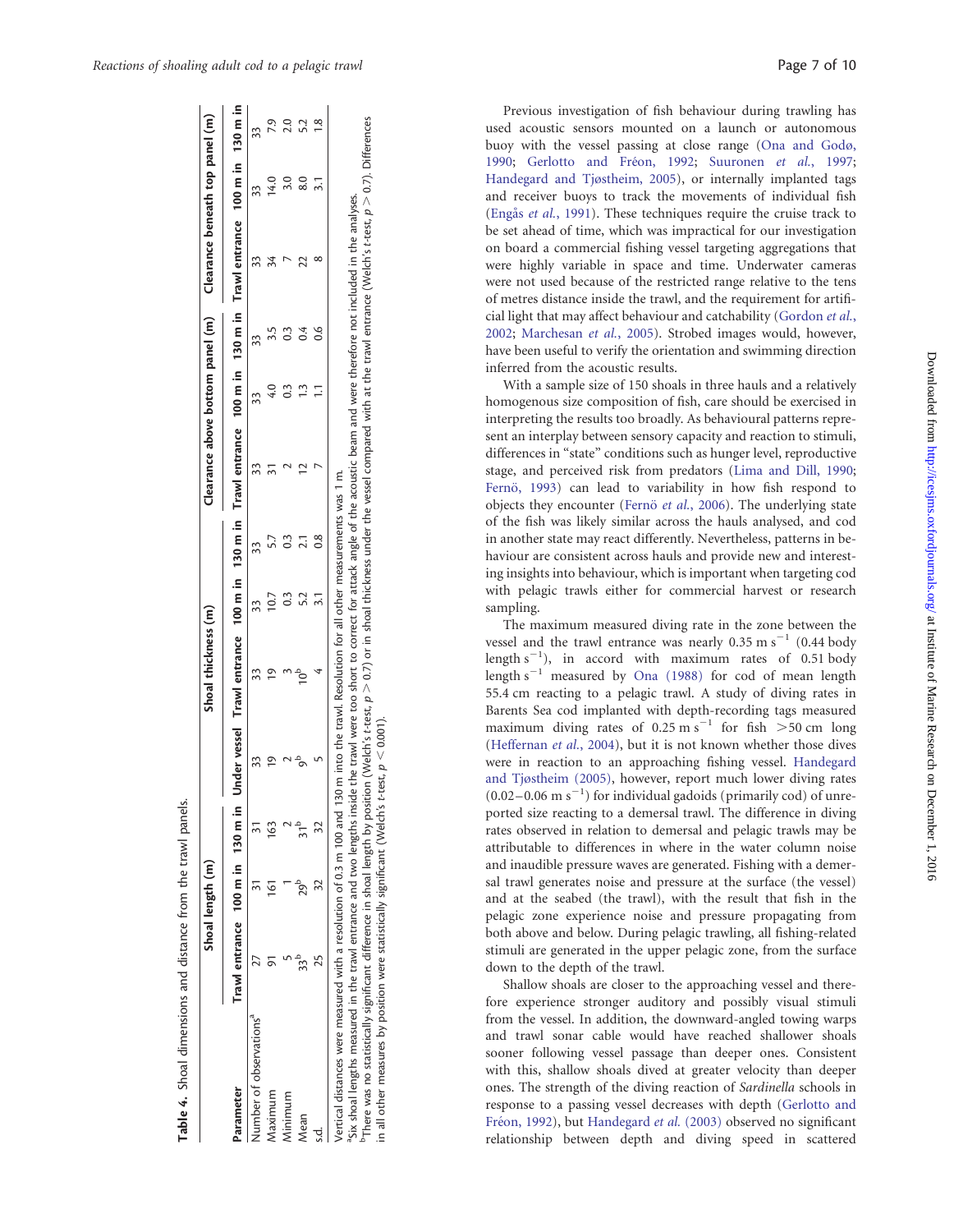distributions of gadoids approached by a vessel towing a demersal trawl. The positive correlation between shoal size and diving rate may be an extension of the results of [Domenici and Batty](#page-8-0) [\(1994\)](#page-8-0), who hypothesized that fish in shoals compared with isolated individuals better orientated their swimming direction away from a perceived threat based upon the movements of their neighbours. There may also be a self-reinforcing response whereby the strength of the dive of each individual fish is reinforced by observing the diving of its neighbours, leading large shoals to dive more quickly than smaller ones.

Fish appeared at the trawl entrance more quickly than predicted by the trawl's speed through water. It appears that fish initially swam away from the vessel and towards the approaching trawl at a velocity of  $0.6 \text{ m s}^{-1}$   $(0.8 \text{ body lengths s}^{-1})$ . This is below maximum sustainable swimming speeds measured for smaller (46–70 cm) cod at lower water temperatures ([Winger](#page-9-0) et al., [2000\)](#page-9-0), indicating that fish should not have been fatigued by swimming in the interval between passing beneath the vessel and arriving at the trawl entrance.

Once they reached the trawl, cod showed no sign of accumulating in front of the entrance. Comparisons between shoals passing into and below the trawl revealed no difference in the rate at which they passed the footrope, and there were no elongated acoustic records suggesting that fish held position inside or ahead of the trawl entrance. This contrasts with observations of behaviour immediately ahead of demersal trawls, where fish have been observed to accumulate in front of the footrope under light conditions and swim in the direction of trawling until they become fatigued and are overtaken by the trawl [\(Main and Sangster, 1981;](#page-9-0) [Wardle,](#page-9-0) [1993;](#page-9-0) Engås, 1994). This response in demersal trawls is believed to result from an "optomotor response" [\(Harden Jones, 1963\)](#page-9-0) to visual stimuli from the mud cloud created by the trawl doors, sweeps, and groundgear, contrast between the trawl meshes and the stationary background of the seabed, and highly visible components of the trawl such as closely spaced meshes, the groundgear, and trawl floats or kites attached to the headrope. Demersal trawls also create significant noise as the trawl doors, sweeps, and groundgear scrape along the seabed, although the soundfield created is likely too complex for fish to orientate themselves to the individual components of a trawl [\(Glass and Wardle, 1989\)](#page-8-0).

The forward section of the pelagic trawl used in this experiment presents a less visible or hydrodynamically solid structure than a demersal trawl, with gaps of up to 8 m between the ropes that create the forward meshes and a calculated solidity ratio some one order of magnitude less. The lack of groundgear at the footrope or kites and floats at the headrope reduces the apparent thickness of the outline of the trawl entrance, and if it is fished off the seabed, a pelagic trawl will not create sandclouds or contrast against the stationary background of the seabed. It can also be expected to generate much less noise as it moves through the water without bottom contact, reducing the auditory stimuli to the fish.

With an absolute maximum visual range of 40 m [\(Guthrie and](#page-9-0) [Muntz, 1986;](#page-9-0) [Wootton, 1998\)](#page-9-0), a fish positioned at the centre of the  $45 \times 60$  m trawl entrance might just make out the edges of the trawl, but it would see  $>$ 99% of the area around it as unobstructed open water. [Glass and Wardle \(1989\)](#page-8-0) recorded that, under very low light conditions ( $< 10^{-6}$  lux), haddock no longer displayed an ordered reaction to an approaching demersal trawl, leading them to conclude that vision is the primary sense used to react in orderly fashion to an approaching trawl. Conditions at the

entrance of a pelagic trawl may be similar even in light conditions, because of the lack of strong visual components.

Distribution patterns of fish entering the trawl suggest that cod were being herded horizontally towards the centre of the trawl entrance, but the passages were concentrated well beneath the vertical centre. This could indicate that fish were being herded horizontally, but still diving as they entered the trawl. [Handegard and](#page-9-0) [Tjøstheim \(2009\)](#page-9-0) measured a strong influence from the trawl warps on the diving behaviour of individual cod during demersal trawling. During our experiments, the trawl warps and sonar cable angled downwards from the vessel to the trawl entrance and would have provided a stimulus for fish to be herded downwards, whereas the bridles and wings angled in horizontally from both sides and would have herded fish towards the horizontal centre of the trawl entrance.

Mixed catches of cod, haddock, and saithe enter a demersal trawl in the horizontal centre but in the region closest to the footrope (Engås and Ona, 1990; [Ona, 1999\)](#page-9-0), whereas we observed the centre of gravity of pelagic trawl entrances to be 8 m above the footrope. Fish being captured by a demersal trawl may cue to the seabed or simply be forced to stop diving as they reach it, staying concentrated in front of the lowest regions of the trawl entrance. There is no such lower barrier or visual cue beneath the footrope in the pelagic zone.

As cod entered the trawl, their rate of passage decreased to less than the trawl's speed through water, indicating that they changed orientation and began swimming in the direction of tow. The calculated swimming speed was slow, but it increased with distance into the trawl, from  $0.2 \text{ m s}^{-1}$   $(0.4 \text{ body length s}^{-1})$  over the first 100 m to  $0.5 \text{ m s}^{-1}$  (0.6 body length s<sup>-1</sup>) from 100 to 130 m into the trawl. This is well within sustainable swimming speeds and suggests that the fish were not in a state of panic. A reduction in water flow inside the trawl would have resulted in decreased passage rates, but investigations using the same trawl on a later cruise measured no reduction in flow between the trawl entrance and inside the extension (unpublished data). Swimming in the direction of the tow is a more likely explanation and is consistent with observations of Atlantic herring (Clupea harengus) and walleye pollock (Theragra chalcogramma) in the extension of pelagic trawls ([Suuronen and Millar, 1992](#page-9-0); [Pikitch](#page-9-0) et al., [2002;](#page-9-0) [Rose, 2004](#page-9-0)) and of cod, haddock, and whiting (Merlangius merlangus) in the extension of a demersal trawl (Krag [et al.](#page-9-0), [2009\)](#page-9-0). A strong reaction to visual stimulus of the separator frame in the latter study was proposed as the stimulus for the swimming behaviour observed.

Assuming that fish can detect the meshes visually once they are inside the trawl, swimming in the direction of tow might be explained by a weak optomotor response serving to decrease the relative speed at which the meshes travel past them. As the solidity ratio increases with distance inside the trawl, making the trawl panels increasingly visible, the optomotor response may strengthen and lead to the observed increase in swimming velocity.

Shoals compressed vertically as the taper of the trawl led to a decrease in both height and width with distance aft from the entrance. Average shoal thickness halved between the trawl entrance and 100 m into the trawl, then halved again between 100 and 130 m into the trawl. It was not possible to measure shoal width with the instruments available, but the horizontal taper of the trawl likely led to compression of shoals in that dimension too. With no statistically significant change in shoal length and assuming that shoal width did not increase, the packing density of fish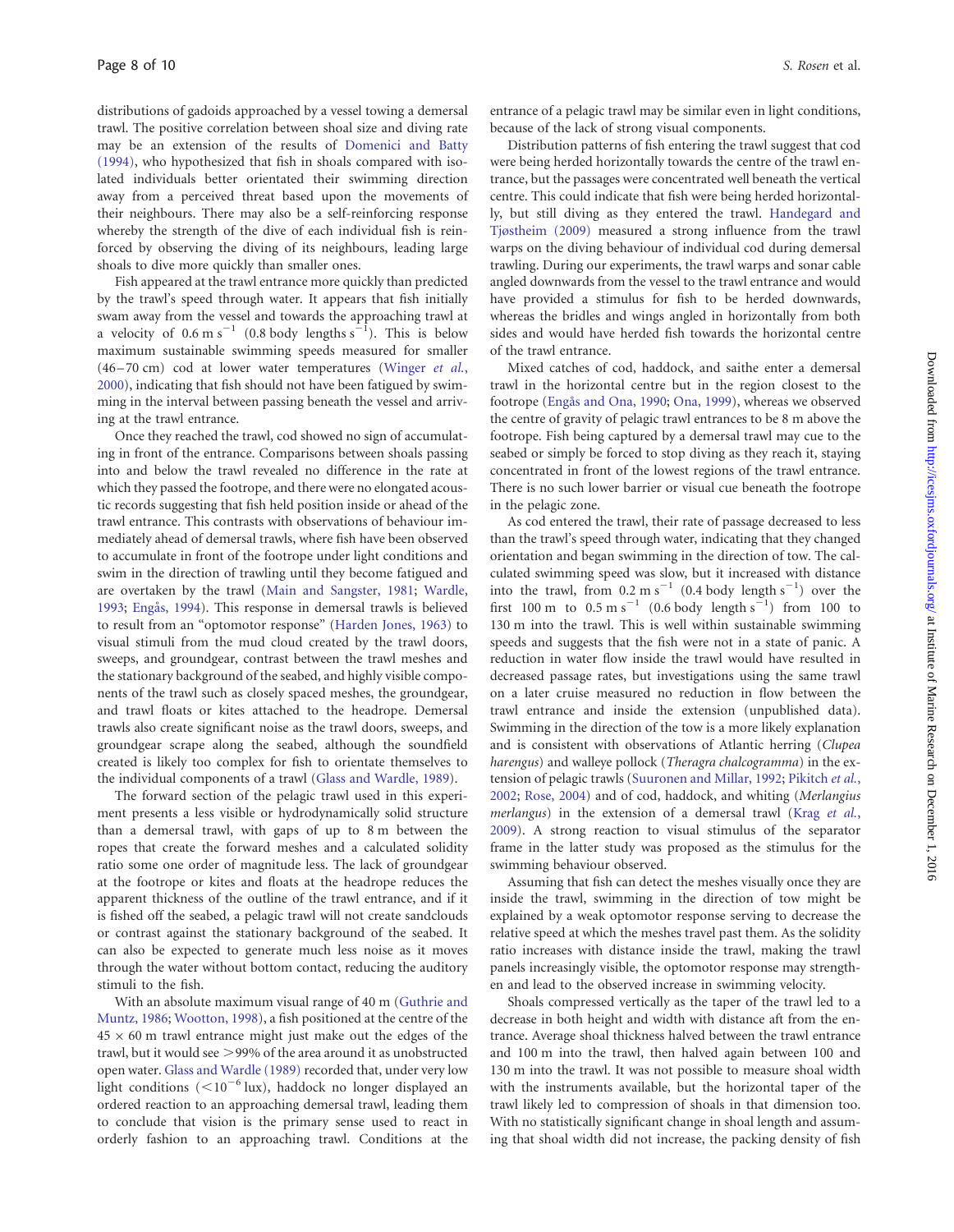<span id="page-8-0"></span>must have increased at least twofold in the first 100 m and twofold again in the next 30 m.

Accompanying the increased packing density, shoals came increasingly closer to the bottom panel of the trawl. By 100 m aft of the footrope, the lower portions of the shoals were on average just 1 m above the bottom panel, and by 130 m, the clearance had reduced to  $<$  0.5 m. Clearance below the top panel of the trawl was ten times greater. The low position of cod in the trawl entrance is consistent with previous observations, and work with separator and raised fishing line demersal trawls [\(Main and](#page-9-0) [Sangster, 1985](#page-9-0); Beutel et al., 2008), and the continued position near the bottom panel 100 and 130 m into the trawl, shows that cod remained low in the trawl as they were carried towards the extension and codend.

# Conclusions and implications for commercial pelagic trawling for cod

Catch results demonstrated that commercially viable quantities of adult cod could be harvested in the Barents Sea with the trawl used in the trials. However, the trawl's construction and fishing strategy do not seem to have been optimized to the distribution and behaviour of the fish we observed. Better catch rates would likely have been achieved by placing the trawl even lower in the water column, to compensate for diving during the interval between passage of the vessel and the arrival of the trawl.

The top panel of the trawl appears to have played a minor role in retaining cod, which were concentrated well below the vertical centre. The use of larger meshes in constructing the top panel would reduce towing resistance and fuel consumption during the trawling operation. Further work is necessary to determine how large meshes can be used effectively, and how far back the sections of large meshes can be extended without a loss of targeted cod. As the cod did not appear to swim to exhaustion before entering the trawl, it may be possible to maintain high catch rates while trawling at reduced speeds, providing additional fuel savings.

The strong preference cod exhibited towards the lower portion of the trawl could be used to design trawls capable of separating the catch by species. Other species may exhibit a different preference for position inside the trawl; haddock, for instance, rise and attempt to escape through the top panel and side panels of demersal trawls ([Main and Sangster, 1981](#page-9-0)). It may be possible too to improve selectivity by placing escape windows in the portion of the trawl where non-target species are present, but targeted species are not. Further development in this area will require the collection of additional data on both cod and co-occurring species.

Together, these results suggest that pelagic trawling may offer an opportunity to reduce the environmental impact of fishing for cod by harvesting commercially sustainable quantities of fish with no seabed contact, reduced fuel consumption with largemesh trawls, and the potential for improved species selectivity. The frequent lack of cod in the pelagic zone and the greater cost and complexity in handling and fishing with pelagic trawls make it unlikely that they will replace demersal trawls in the Barents Sea fishery, but combining demersal and pelagic trawling should be feasible, and any portion of fishing effort that can be shifted from demersal to pelagic trawling will likely yield environmental benefit.

# Supplementary material

[Specifications of the acoustic instruments are provided in the](http://icesjms.oxfordjournals.org/lookup/suppl/doi:10.1093/icesjms/fsr199/-/DC1) ICESJMS [online version of the manuscript](http://icesjms.oxfordjournals.org/lookup/suppl/doi:10.1093/icesjms/fsr199/-/DC1).

## Acknowledgements

Funding for this work was provided by the Research Council of Norway (Project number 178432), and additional support was provided by the Gulf of Maine Research Institute, Fulbright Foundation, American Scandinavian Foundation, Norwegian Marshall Fund, and the Charles A. and Anne Morrow Lindbergh Foundation. Egil Ona, Ingvald Svellingen, and Jan Tore Øvredal (IMR) provided assistance with operation and interpretation of acoustic data, along with Espen Stange (SCANMAR AS) and Jason Holgersen (Kongsberg Mesotech Ltd). Asbjørn Aasen (IMR) and Arvid Sæstad and Bjørn Reidar Myklebust (Egersund Trål AS) assisted with aspects related to the pelagic trawl. The crew on FV "Atlantic Star" and RV "Johan Hjort" are thanked for their assistance and cooperation. The manuscript benefitted greatly from the comments of three anonymous reviewers.

# References

- Beutel, D., Skrobe, L., Castro, K., Ruhle, P., Ruhle, P., O'Grady, J., and Knight, J. 2008. Bycatch reduction in the Northeast USA directed haddock bottom trawl fishery. Fisheries Research, 94: 190-198.
- Chuenpagdee, R., Morgan, L. E., Maxwell, S. M., Norse, E. A., and Pauly, D. 2003. Shifting gears: assessing collateral impacts of fishing methods in US waters. Frontiers in Ecology and the Environment, 1: 517 –524.
- Davies, R. W. D., Cripps, S. J., Nickson, A., and Porter, G. 2009. Defining and estimating global marine fisheries bycatch. Marine Policy, 33: 661 –672.
- Diner, N. 2001. Correction on school geometry and density: approach based on acoustic image simulation. Aquatic Living Resources, 14: 211–222.
- Domenici, P., and Batty, R. S. 1994. Escape manoeuvres of schooling Clupea harengus. Journal of Fish Biology, 45: 97 –110.
- Engås, A. 1994. The effects of trawl performance and fish behaviour on the catching efficiency of demersal sampling trawls. In Marine Fish Behaviour in Capture and Abundance Estimation, pp. 45 –68. Ed. by A. Fernö, and S. Olsen. Fishing News Books, Oxford. 240 pp.
- Engås, A., and Ona, E. 1990. Day and night fish distribution pattern in the net mouth area of the Norwegian bottom-sampling trawl. Rapports et Procès-Verbaux des Réunions du Conseil International pour l'Exploration de la Mer, 189: 123-127.
- Engås, A., Sodal, A. V., and Øvredal, J. T. 1991. Avoidance reactions of ultrasonic tagged cod during bottom trawling in shallow water. ICES Document CM 1991/B: 41. 9 pp.
- Fernö, A. 1993. Advances in understanding of basic behaviour: consequences for fish capture studies. ICES Marine Science Symposia,  $196: 5 - 11.$
- Fernö, A., Huse, G., Jakobsen, P. J., and Kristiansen, T. S. 2006. The role of fish learning skills in fisheries and aquaculture. In Fish Cognition and Behaviour, pp. 278–310. Ed. by C. Brown, K. Laland, and J. Krause. Blackwell Publishing, Oxford. 352 pp.
- Ferro, R. 1981. The calculation of the twine area of a trawl net. Department of Agriculture and Fisheries for Scotland, Scottish Fisheries Information Pamphlet 5. 8 pp.
- Gerlotto, F., and Fréon, P. 1992. Some elements on vertical avoidance of fish schools to a vessel during acoustic surveys. Fisheries Research, 14: 251–259.
- Glanville, A. 1956. The Larsen Mid-water Trawl. FAO Fish Bulletin, 9: 113–115.
- Glass, C. W., and Wardle, C. S. 1989. Comparison of the reactions of fish to a trawl gear, at high and low light intensities. Fisheries Research, 7: 249–266.
- Gordon, J. D. M., Bergstad, O. A., and Pascoe, P. L. 2002. The influence of artificial light on the capture of deep-water demersal fish by bottom trawling. Journal of the Marine Biological Association of the UK, 82: 339–344.